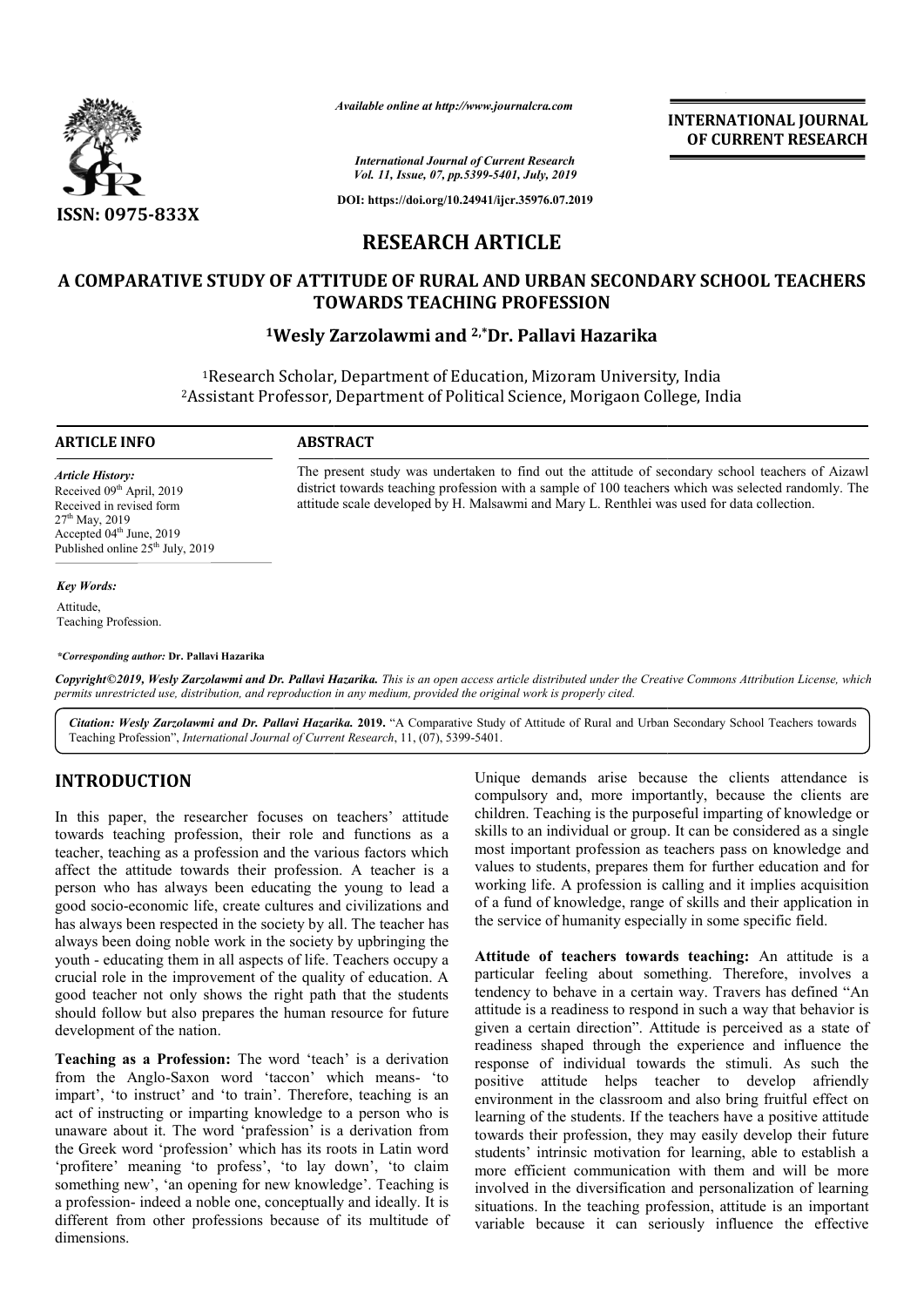manifestation of knowledge and skills suitable to teaching profession.

## **Factors influencing the attitude of Teachers**

Attitudes are dynamic in nature. They change with time and experience. Attitude is influenced by environmental factors by which the person is surrounded, it may be acquired. Information generated by an attitude is not always the affair of one day but it result from some conditions the person confront with. Some other factors are family background, socio economic background, beliefs, school status, school infrastructure; safety conditions in the school, social and professional status influence the attitude of the teacher. The diverse learning environment, instructional materials and strategies adopted are also responsible for differences in attitude of teachers towards teaching profession.

#### **Objectives of the study**

To reveal the attitude of secondary school teachers towards teaching profession with reference to their locality, management and gender.

# **METHODOLOGY**

The researcher collected the required information by personally visiting the selected schools on the basis of cluster random sampling technique to 100 selected teachers both from urban and rural areas. The attitude scale constructed by H. Malsawmi and Mary L. Renthlei was used to collect data.

## **Analysis and Interpretation of the Data:**

## **Attitude of secondary school teachers towards teaching profession with reference to their locality**

Figure 1 shows that among all the respondents 26% have positive, 57% have moderate and 17% have negative attitude towards teaching profession. However, the scenario is different if the location of the schools is taken into consideration. Among the teachers of rural areas, 20% have positive, 58% have moderate and 22% have negative attitude towards teaching. Whereas, in urban areas, 32% of the total respondents have positive, 56% have moderate and 12% have negative attitude towards teaching profession.



**Figure 1.**

# **Attitude of teacher in relation to their gender**

*Rural Areas:* Figure 2 shows that out of total respondents from rural schools, 20% have positive, 58% have moderate and 22% have negative attitude towards teaching. The respondents who have positive attitude towards teaching, 70% are male and 30% are female. 79.31% are male and 20.69% are female who have moderate attitude. The respondents who have negative attitude, 78% are male and 22% are female.



**Figure 2.**

The total respondents of male teachers in the rural areas are 78% and female are of 22%.

**Urban Areas:** *Figure 3* shows that out of the total respondents from urban schools, 32% teachers have positive, 46% have moderate and 12% have negative attitude towards teaching profession. The respondents who have positive attitude towards teaching, 50% are male and 50% are female. 42.86% are male and 57.14% are female who have moderate attitude. The respondents who have negative attitude, 50% are male and 50% are female. The total respondents of male teachers in urban areas are 46% and female are of 54%.



**Figure 3.**

## **Attitude of teacher in relation to their management of school:**

*Rural Areas:* The *figure 4* shows that out of the total respondents from rural schools, 66% teachers are from government and 34% teachers are from non government schools. Among the respondents who have positive towards teaching, 70% teachers are from government while 30% are from non government schools.